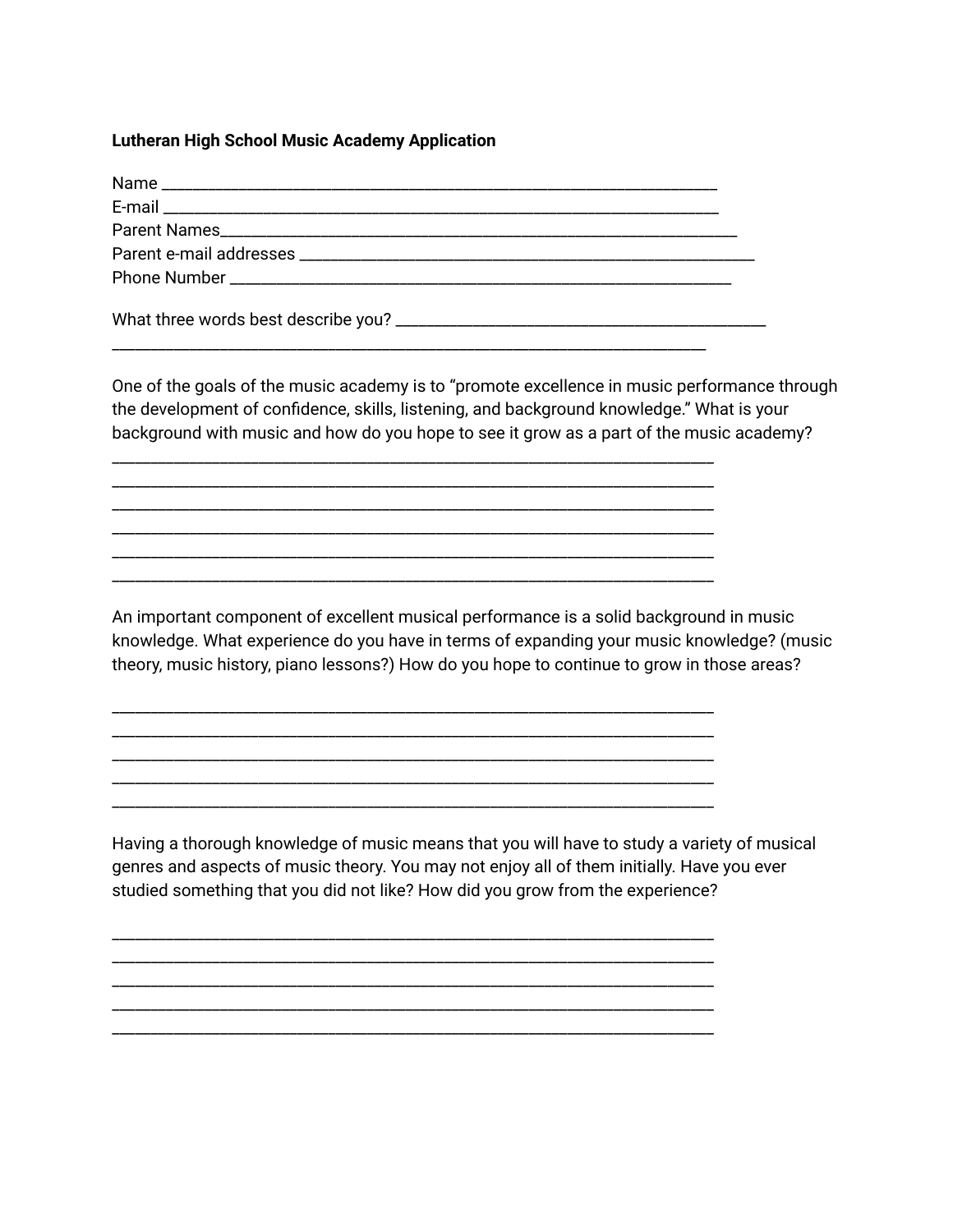Because they do not have a designated class time, Music Academy students must be self-motivated and have good time management skills. How have you developed these qualities? How do you hope to continue developing them?

\_\_\_\_\_\_\_\_\_\_\_\_\_\_\_\_\_\_\_\_\_\_\_\_\_\_\_\_\_\_\_\_\_\_\_\_\_\_\_\_\_\_\_\_\_\_\_\_\_\_\_\_\_\_\_\_\_\_\_\_\_\_\_\_\_\_\_\_\_\_\_\_\_\_\_\_\_\_ \_\_\_\_\_\_\_\_\_\_\_\_\_\_\_\_\_\_\_\_\_\_\_\_\_\_\_\_\_\_\_\_\_\_\_\_\_\_\_\_\_\_\_\_\_\_\_\_\_\_\_\_\_\_\_\_\_\_\_\_\_\_\_\_\_\_\_\_\_\_\_\_\_\_\_\_\_\_ \_\_\_\_\_\_\_\_\_\_\_\_\_\_\_\_\_\_\_\_\_\_\_\_\_\_\_\_\_\_\_\_\_\_\_\_\_\_\_\_\_\_\_\_\_\_\_\_\_\_\_\_\_\_\_\_\_\_\_\_\_\_\_\_\_\_\_\_\_\_\_\_\_\_\_\_\_\_ \_\_\_\_\_\_\_\_\_\_\_\_\_\_\_\_\_\_\_\_\_\_\_\_\_\_\_\_\_\_\_\_\_\_\_\_\_\_\_\_\_\_\_\_\_\_\_\_\_\_\_\_\_\_\_\_\_\_\_\_\_\_\_\_\_\_\_\_\_\_\_\_\_\_\_\_\_\_ \_\_\_\_\_\_\_\_\_\_\_\_\_\_\_\_\_\_\_\_\_\_\_\_\_\_\_\_\_\_\_\_\_\_\_\_\_\_\_\_\_\_\_\_\_\_\_\_\_\_\_\_\_\_\_\_\_\_\_\_\_\_\_\_\_\_\_\_\_\_\_\_\_\_\_\_\_\_

The most important aspect of the Music Academy is the integration of faith and music. What connections can you make between God and music? Does the intersection between theology and music interest you? How would you like to explore it?

\_\_\_\_\_\_\_\_\_\_\_\_\_\_\_\_\_\_\_\_\_\_\_\_\_\_\_\_\_\_\_\_\_\_\_\_\_\_\_\_\_\_\_\_\_\_\_\_\_\_\_\_\_\_\_\_\_\_\_\_\_\_\_\_\_\_\_\_\_\_\_\_\_\_\_\_\_\_\_\_\_\_\_\_\_\_\_ \_\_\_\_\_\_\_\_\_\_\_\_\_\_\_\_\_\_\_\_\_\_\_\_\_\_\_\_\_\_\_\_\_\_\_\_\_\_\_\_\_\_\_\_\_\_\_\_\_\_\_\_\_\_\_\_\_\_\_\_\_\_\_\_\_\_\_\_\_\_\_\_\_\_\_\_\_\_\_\_\_\_\_\_\_\_\_ \_\_\_\_\_\_\_\_\_\_\_\_\_\_\_\_\_\_\_\_\_\_\_\_\_\_\_\_\_\_\_\_\_\_\_\_\_\_\_\_\_\_\_\_\_\_\_\_\_\_\_\_\_\_\_\_\_\_\_\_\_\_\_\_\_\_\_\_\_\_\_\_\_\_\_\_\_\_\_\_\_\_\_\_\_\_\_ \_\_\_\_\_\_\_\_\_\_\_\_\_\_\_\_\_\_\_\_\_\_\_\_\_\_\_\_\_\_\_\_\_\_\_\_\_\_\_\_\_\_\_\_\_\_\_\_\_\_\_\_\_\_\_\_\_\_\_\_\_\_\_\_\_\_\_\_\_\_\_\_\_\_\_\_\_\_\_\_\_\_\_\_\_\_\_ \_\_\_\_\_\_\_\_\_\_\_\_\_\_\_\_\_\_\_\_\_\_\_\_\_\_\_\_\_\_\_\_\_\_\_\_\_\_\_\_\_\_\_\_\_\_\_\_\_\_\_\_\_\_\_\_\_\_\_\_\_\_\_\_\_\_\_\_\_\_\_\_\_\_\_\_\_\_\_\_\_\_\_\_\_\_\_

Along with the courses and requirements necessary to complete the Music Academy (music theory, capstone project, etc.) you are required to be in an ensemble. Which ensemble do you plan to enroll in? (circle one)

Bel Canto Jubilate Mens Choir Wind Ensemble

\_\_\_\_\_\_\_\_\_\_\_\_\_\_\_\_\_\_\_\_\_\_\_\_\_\_\_\_\_\_\_\_\_

ACCEPTANCE CONDITIONS: If accepted to the Music Academy, I agree to the following enrollment conditions:

1. I will follow all academic guidelines established by the Music Academy.

2. I will follow all the behavior guidelines established by Lutheran High School, especially all requirements related to academic honesty in my work.

3. I will be prompt for all activities related to the Music Academy including all sessions and work deadlines.

4. I understand that Music Academy communication is done primarily through e-mail and Canvas. I will respond to all Music Academy e-mails within 48 hours.